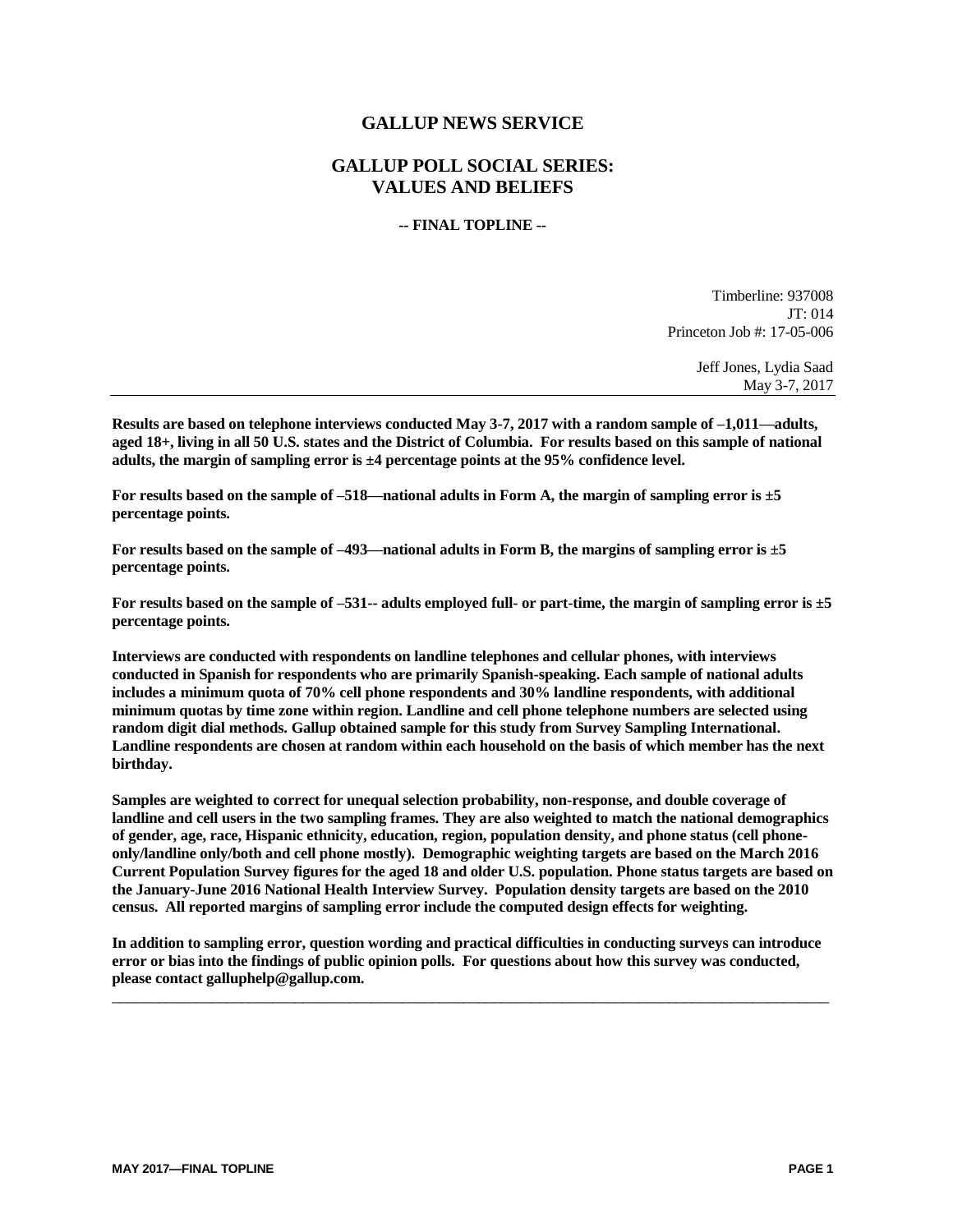Turning to a different topic,

|                 | Should be legal | Should not be legal | No opinion              |
|-----------------|-----------------|---------------------|-------------------------|
| 2017 May 3-7    | 72              | 23                  | 5                       |
| 2016 May 4-8    | 68              | 28                  | 4                       |
| 2015 Jul 8-12   | 68              | 28                  | 4                       |
| 2015 May 6-10   | 69              | 28                  | $\overline{4}$          |
| 2014 May 8-11   | 66              | 30                  | $\overline{4}$          |
| 2013 Jul 10-14  | 64              | 31                  | 5                       |
| 2013 May 2-7    | 65              | 31                  | 5                       |
| 2012 Nov 26-29  | 64              | 33                  | $\overline{3}$          |
| 2012 May 3-6    | 63              | 31                  | $\sqrt{6}$              |
| 2011 Dec 15-18  | 62              | 33                  | 5                       |
| 2011 May 5-8    | 64              | 32                  | $\overline{4}$          |
| 2010 May 3-6    | 58              | 36                  | $\epsilon$              |
| 2009 May 7-10   | 56              | 40                  | $\overline{\mathbf{4}}$ |
| 2008 May 8-11 ^ | 55              | 40                  | 5                       |
| 2007 May 10-13  | 59              | 37                  | $\overline{4}$          |
| 2006 May 8-11 † | 56              | 40                  | $\overline{4}$          |
| 2005 Aug 22-25  | 49              | 44                  | $\boldsymbol{7}$        |
| 2005 May 2-5    | 52              | 43                  | 5                       |
| 2004 May 2-4    | 52              | 43                  | 5                       |
| 2004 Jan 9-11   | 46              | 49                  | 5                       |
| 2003 Jul 25-27  | 48              | 46                  | $\epsilon$              |
| 2003 Jul 18-20  | 50              | 44                  | $\epsilon$              |
| 2003 May 19-21  | 59              | 37                  | $\overline{4}$          |
| 2003 May 5-7    | 60              | 35                  | 5                       |
| 2002 May 6-9    | 52              | 43                  | 5                       |
| 2001 May 10-14  | 54              | 42                  | $\overline{4}$          |
| 1999 Feb 8-9    | 50              | 43                  | $\boldsymbol{7}$        |
| 1996 Nov 21-24  | 44              | 47                  | 9                       |
| 1992 Jun 4-8    | 48              | 44                  | $8\,$                   |
| 1989 Oct 12-15  | 47              | 36                  | 17                      |
| 1988 Jul 1-7    | 35              | 57                  | 11                      |
| 1987 Mar 14-18  | 33              | 55                  | 12                      |
| 1986 Sep 13-17  | 33              | 54                  | 13                      |
| 1986 Jul 11-14  | 32              | 57                  | 11                      |
| 1985 Nov 11-18  | 44              | 47                  | 9                       |
| 1982 Jun 25-28  | 45              | 39                  | 16                      |
| 1977 Jun 17-20  | 43              | 43                  | 14                      |

| 16. | Do you think gay or lesbian relations between consenting adults should or should not be legal? |  |
|-----|------------------------------------------------------------------------------------------------|--|
|     |                                                                                                |  |

^ 1977-2008 wording: Do you think homosexual relations between consenting adults should or should not be legal?

† Asked of a half sample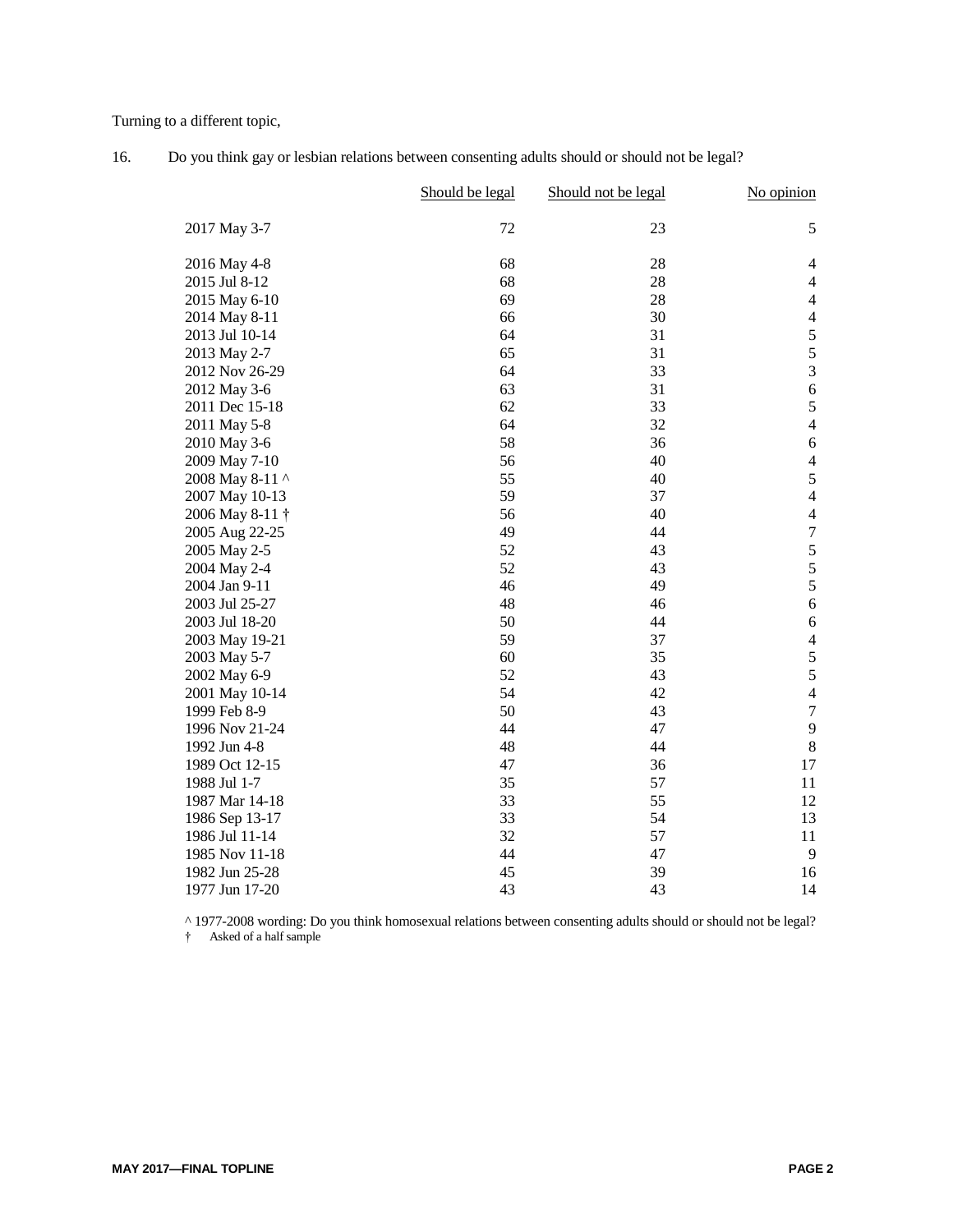17. Next, I'm going to read you a list of issues. Regardless of whether or not you think it should be legal, for each one, please tell me whether you personally believe that in general it is morally acceptable or morally wrong. How about -- [RANDOM ORDER]?

### **P. Gay or Lesbian Relations**

|                  | Morally<br>acceptable | Morally<br>wrong | Depends on<br>situation<br>(vol.) | Not a<br>moral issue<br>(vol.) | No<br>opinion  |
|------------------|-----------------------|------------------|-----------------------------------|--------------------------------|----------------|
| 2017 May 3-7     | 63                    | 33               |                                   |                                | 2              |
| 2016 May 4-8     | 60                    | 37               |                                   |                                | 2              |
| 2015 May 6-10    | 63                    | 34               |                                   |                                | 2              |
| 2014 May 8-11    | 58                    | 38               | 2                                 |                                | $\overline{2}$ |
| 2013 May 2-7     | 59                    | 38               |                                   | *                              | 2              |
| 2012 May 3-6     | 54                    | 42               |                                   |                                | 3              |
| 2011 May 5-8     | 56                    | 39               |                                   |                                | 3              |
| 2010 May 3-6     | 52                    | 43               |                                   | *                              | 4              |
| 2009 May 7-10    | 49                    | 47               |                                   |                                | 3              |
| 2008 May 8-11†   | 48                    | 48               |                                   |                                | $\overline{2}$ |
| 2007 May 10-13 † | 47                    | 49               | 2                                 | ∗                              | 2              |
| 2006 May 8-11 †  | 44                    | 51               |                                   | 1                              | 2              |
| 2005 May 2-5 ^   | 45                    | 51               |                                   |                                | 3              |
| 2004 May 2-4 ‡   | 42                    | 54               |                                   |                                | $\overline{2}$ |
| 2003 May 5-7 ‡   | 44                    | 52               | 2                                 | *                              | $\overline{2}$ |
| 2002 May 6-9 ‡   | 38                    | 55               | $\overline{2}$                    |                                | 4              |
| 2001 May 10-14 ‡ | 40                    | 53               | 3                                 |                                | 3              |

^ Asked of a half sample.

† WORDING: Homosexual relations

‡ WORDING: Homosexual behavior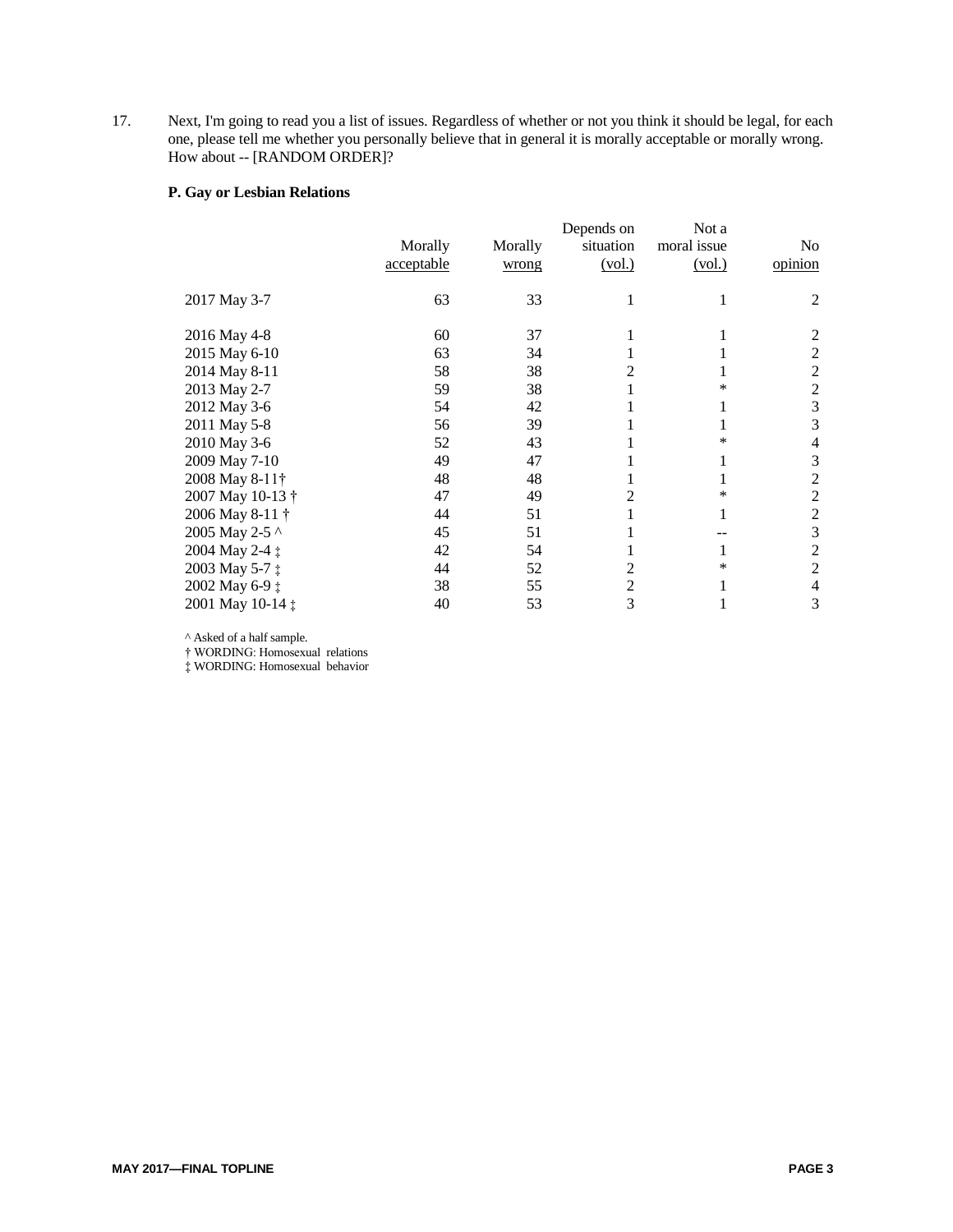Next,

18. Do you think marriages between same-sex couples should or should not be recognized by the law as valid, with the same rights as traditional marriages?

|                  | Should be valid | Should not be valid | No opinion     |
|------------------|-----------------|---------------------|----------------|
| 2017 May 3-7     | 64              | 34                  | $\mathfrak{2}$ |
| 2016 May 4-8     | 61              | 37                  | $\sqrt{2}$     |
| 2015 Jul 8-12    | 58              | 40                  | $\overline{c}$ |
| 2015 May 6-10    | 60              | 37                  | 3              |
| 2014 May 8-11    | 55              | 42                  | $\mathfrak{Z}$ |
| 2013 July 8-11   | 54              | 43                  | $\mathfrak{Z}$ |
| 2013 May 2-7     | 53              | 45                  | $\mathfrak{Z}$ |
| 2012 Nov 26-29   | 53              | 46                  | $\overline{2}$ |
| 2012 May 3-6     | 50              | 48                  | $\sqrt{2}$     |
| 2011 Dec 15-18   | 48              | 48                  | $\overline{4}$ |
| 2011 May 5-8     | 53              | 45                  | 3              |
| 2010 May 3-6     | 44              | 53                  | 3              |
| 2009 May 7-10    | 40              | 57                  | 3              |
| 2008 May 8-11 †  | 40              | 56                  | $\overline{4}$ |
| 2007 May 10-13   | 46              | 53                  | 1              |
| 2006 May 8-11 †  | 42              | 56                  | $\sqrt{2}$     |
| 2006 May 8-11 ^† | 39              | 58                  | $\overline{4}$ |
| 2005 Aug 22-25 ^ | 37              | 59                  | $\overline{4}$ |
| 2004 May 2-4 ^   | 42              | 55                  | 3              |
| 1999 Feb 8-9 ^   | 35              | 62                  | 3              |
| 1996 Mar 15-17 ^ | 27              | 68                  | 5              |

<sup>^</sup> WORDING: Do you think marriages between homosexuals should or should not be recognized by the law as valid, with the same rights as traditional marriages?

† Asked of a half sample.

*Q.18 continued on next page*